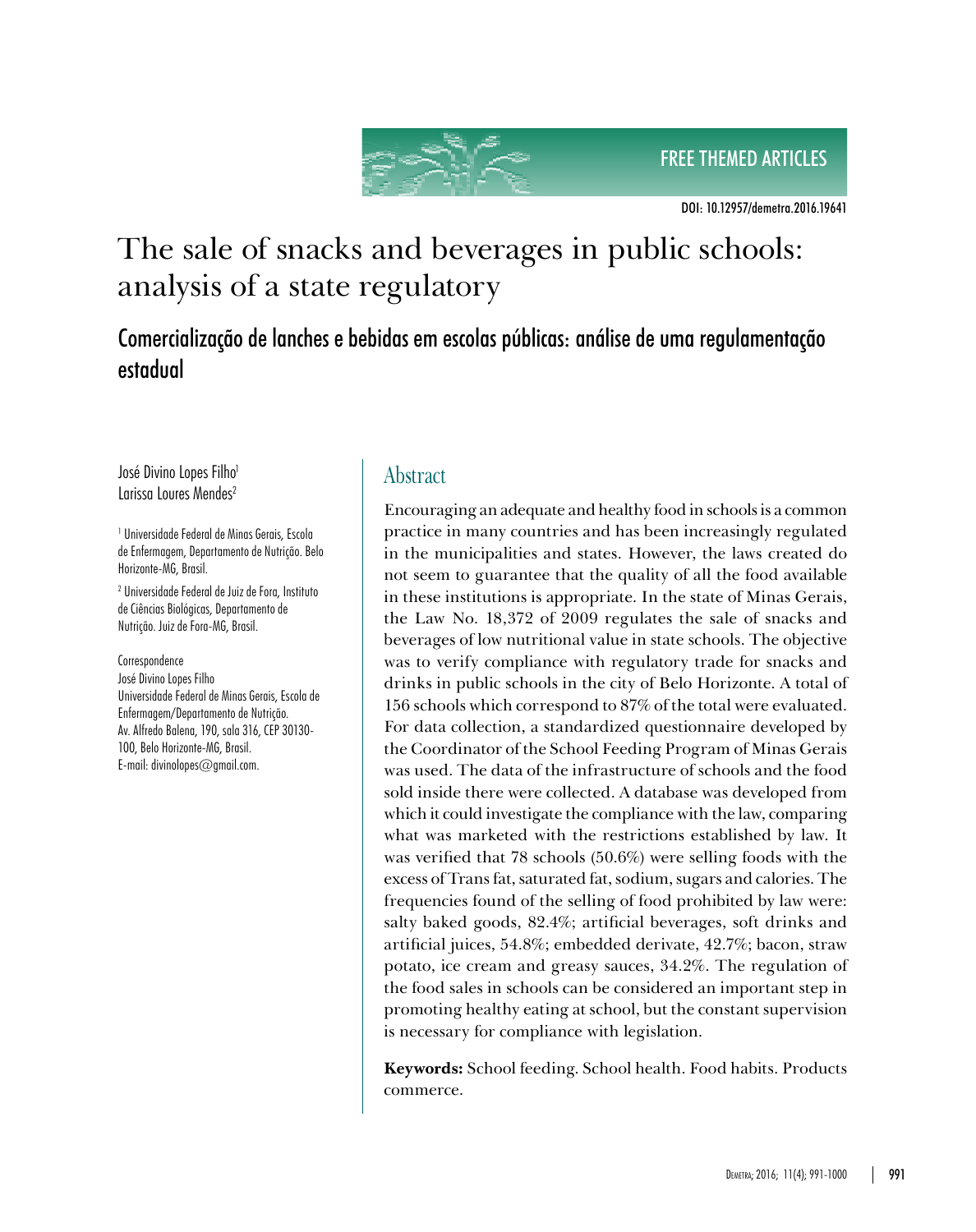#### Resumo

O incentivo à alimentação adequada e saudável nas escolas é prática comum em vários países e tem sido cada vez mais regulamentado em municípios e estados brasileiros. Entretanto, as leis criadas parecem não garantir impedir que a qualidade de todos os alimentos disponíveis nessas instituições seja adequada. No Estado de Minas Gerais, a Lei nº 18.372, de 2009, regulamenta a venda de lanches e bebidas de baixo valor nutricional nas escolas estaduais. O objetivo foi verificar o cumprimento da regulamentação do comércio de lanches e bebidas em escolas públicas estaduais do município de Belo Horizonte. Foram avaliadas 156 escolas que correspondem a 87% do total. Para a coleta dos dados, foi utilizado questionário padronizado desenvolvido pela Coordenadora do Programa de Alimentação Escolar de Minas Gerais. Foram coletados dados sobre a infraestrutura das escolas e alimentos comercializados em seu interior. Foi elaborado um banco de dados a partir do qual se investigou o cumprimento da lei, por meio da comparação do que foi comercializado com as restrições previstas em lei. Verificou-se que em 78 escolas (50,6%) havia comercialização de alimentos com excesso de gordura trans, saturada, sódio, açúcares e calorias. As frequências encontradas de venda de alimentos proibidos pela lei foram as seguintes: salgados assados, 82,4%; bebidas artificiais, refrigerantes e sucos artificiais, 54,8%; embutidos, 42,7%; bacon, batata palha, sorvetes e molhos gordurosos, 34,2%. A regulamentação da venda de alimentos nas escolas pode ser considerada etapa importante na promoção da alimentação saudável dos escolares, mas faz-se necessária a constante fiscalização para que haja o cumprimento da legislação.

**Palavras-chave:** Alimentação escolar. Saúde escolar. Hábitos alimentares. Comercialização de Produtos.

#### **Introduction**

School health promotion actions have been implemented in several countries, in recognition of the strategic position of this environment in society.1-4 Among the health promotion actions, encouragement of adequate and healthy eating occupies a prominent place because it is in this environment that children and adolescents remain for a significant period of time. In this sense, it is critical to realize the importance that food services available in school environments should take on, especially with regard to supply or commercialization of adequate and healthy foods and meals  $5,6$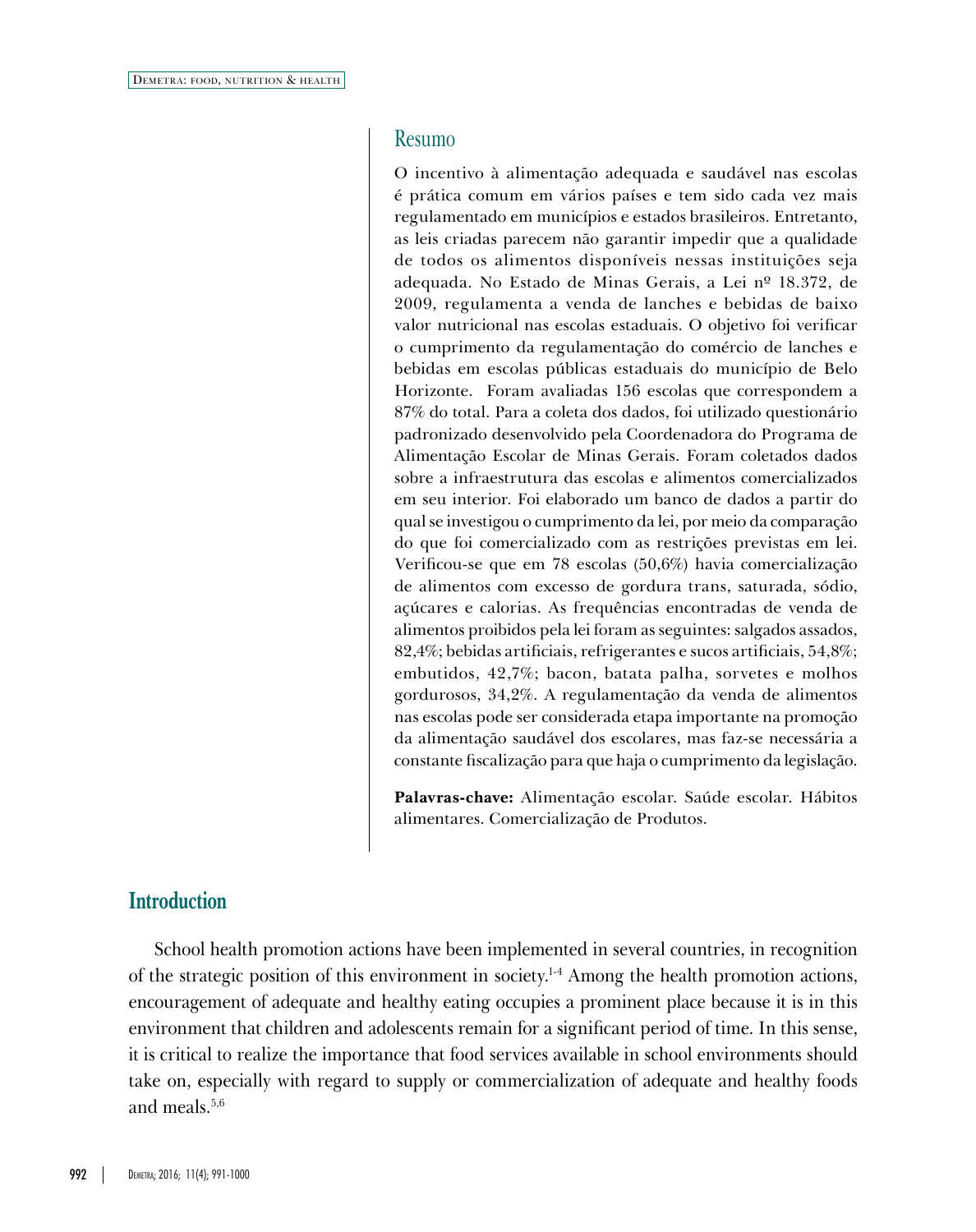However, studies have shown that foods available in schools, especially those offered in commercial snack bars, are normally low in nutritional and high energy content. In addition, it is emphasized that the youth dietary preferences are not always on foods considered healthier. In this context, unhealthy food actions contribute to appearance and aggravation of Chronic Noncommunicable Diseases (CNCD), which corroborates an increasing prevalence of obesity among schoolchildren.7-9

Data from the Brazilian government *Pesquisa Nacional de Saúde do Escolar* (National School-based Student Health Survey, PeNSE, in the Portuguese abbreviation) conducted in 2012 have shown that students' consumption of food considered unhealthy and rich in sugars and fats has increased. Consumption of sweets (desserts, candies, chocolates, chewing gum, bonbons or lollipops) in five days or more in the week was reported by 41.3% of schoolchildren, together with consumption of crackers (35.1%) and soft drinks (33.2%). These data reaffirm the findings observed in the 2009 PeNSE about the regular and high pattern of consumption of unhealthy foods by a significant portion of Brazilian students.10

PeNSE information, because it reflects practices and legislation guiding availability and consumption of food in school environments, is relevant for planning Food and Nutrition Education (FNE) interventions. Conclusions from several studies have evaluated the positive effects of such actions involving school environments.11-14

It should be emphasized that the state and municipal experiences of food marketing regulation in schools respond to the guidelines of the Brazilian government *Programa Nacional de Alimentação Escolar* (National School Lunch Program, PNAE, in the Portuguese abbreviation), which in turn is one of the main instruments for promoting the Brazilian government *Direito Humano à Alimentação Adequada* (Human Right to Adequate Food, DHAA, in the Portuguese abbreviation).15-17

It is also worth noting that the commercialization of high energy dense food by canteens represents an obstacle to FNE actions. The presence of such establishments in schools can directly interfere with students' adherence to PNAE actions, since meals distributed by the program are developed based on nutritional parameters and recommendations for promoting healthy eating.<sup>6</sup>

Given this context, the Brazilian state of Minas Gerais (MG) approved and sanctioned Law 18372 on September 4, 2009, which regulates the sale of snacks and beverages within state educational system schools. According to it,

> sale is prohibited in state school sites for snacks and beverages containing processed or unprocessed products or preparations containing high amounts of calories, saturated fat, trans fat, free sugar, salt, alcoholic content and low nutritional content, such as: fried food, puff pastry snacks and desserts, cookies, sweets in general, caloric sauces, artificial drinks, processed snacks and popcorn, sausages, sandwiches and pizza rich in fat and calories.<sup>18</sup>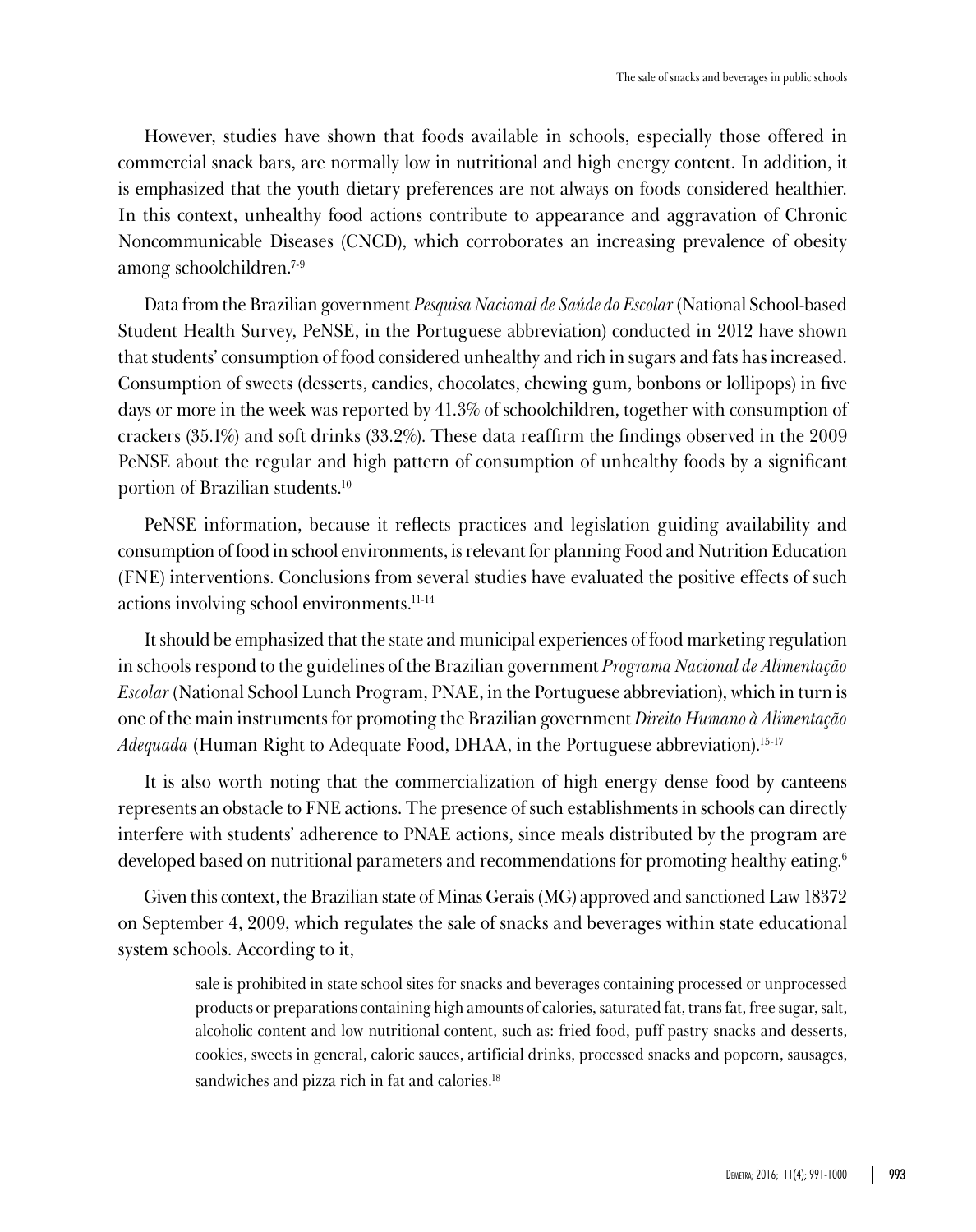The creation of documents by state and municipal managers regulating the operation of school canteens can be considered an important step towards transforming schools into a facilitating environment for adequate food choices. Together with this regulation, it is important to highlight the importance of FNE actions involving students and their families in order to consolidate healthy eating habits.<sup>6</sup>

Knowing the importance of adequate and healthy food for growth and development of children and adolescents, the present study has verified if DHAA regulation is being carried out in schools of the state public system in the metropolitan region of Brazilian city Belo Horizonte, based on compliance with Law 18372/2009, which restricts marketing unhealthy foods in school cafeterias and canteens. The objective was to verify compliance with the regulation of snack and beverage trade in state public schools in the metropolitan region of Belo Horizonte.

#### **Methods**

This is a cross-sectional study carried out in all state schools in the Metropolitan Region of Belo Horizonte (RMBH, in the Portuguese abbreviation) registered in 2012 in the State Department of Education (SEE, in the Portuguese abbreviation) of Minas Gerais, corresponding to a total of 156 schools. Of these, 78 schools (50%) marketed food products in canteens and all were selected to make up the sample of the present study. The data used in the research were made available by the Brazilian government *Diretoria de Suprimento Escolar* (Department of School Supply) of SEE-MG and collected during one year in each school by nutritionists from the technical supervision of the School Food Program.

The study investigated the types of snacks marketed in these schools from data collected by the Department of School Supply of the State Department of Education of Minas Gerais (SEE-MG).

To collect data, the SEE-MG uses a questionnaire that addresses issues related to school infrastructure and food provided in school environments. Among the questions are: number of students enrolled, data on the acquisition and control of foodstuffs, information on menus, inventory control, human resources and food and beverage marketing.

In the present study, issues related to food trade within school environments were analyzed in order to verify if the schools complied with Law 18372 of 2009, which prohibits and limits the trade of certain types of foods and preparations. Foods evaluated by SEE-MG are processed and highly processed foods, described in Table 1.

Descriptive analysis of the data was performed through frequency distribution with the aid of Microsoft spreadsheet Excel® 14.4.7.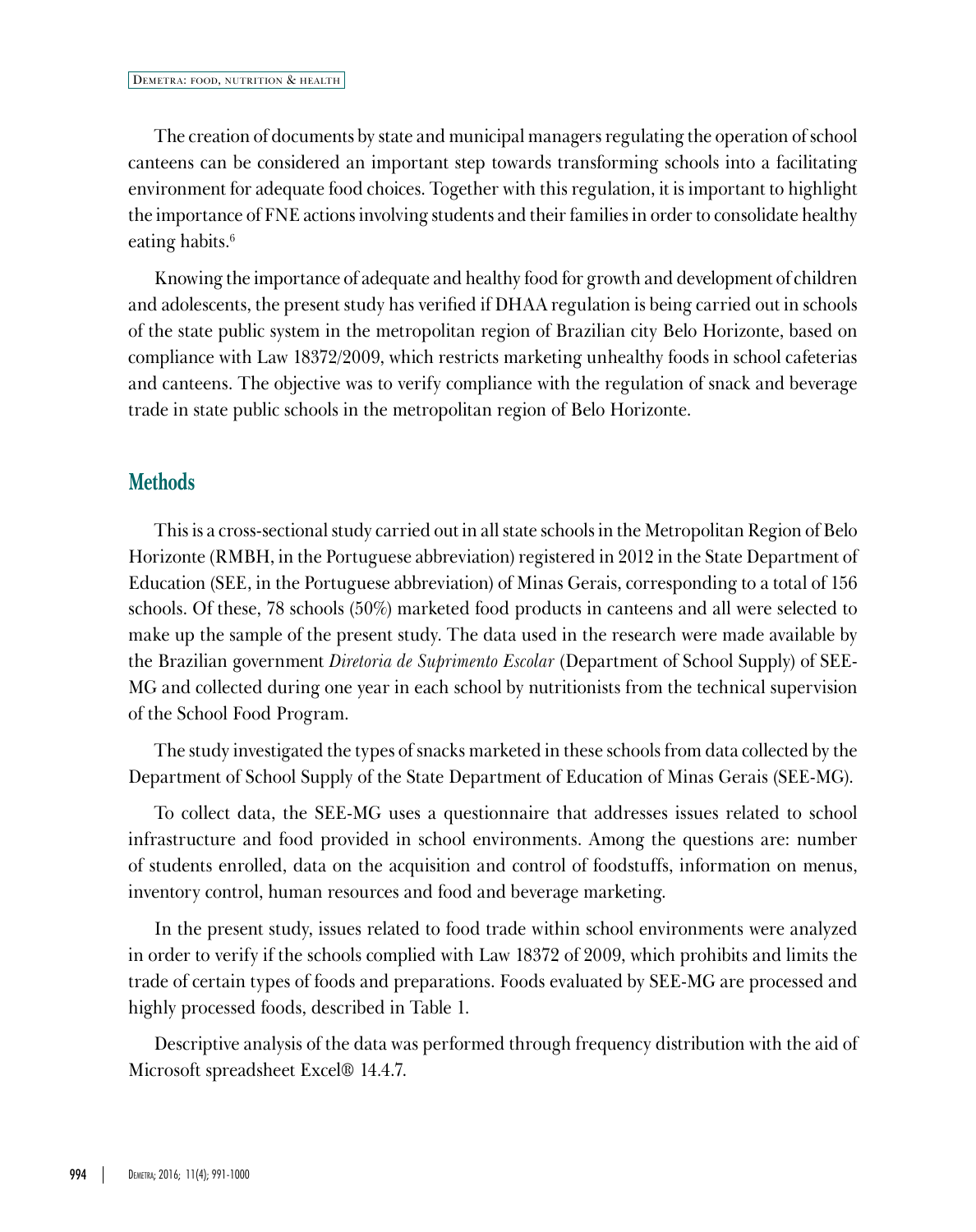| <b>CATEGORIES</b>                 | <b>FOODS</b>                                                                                                                                                                                                                                                      |  |  |  |
|-----------------------------------|-------------------------------------------------------------------------------------------------------------------------------------------------------------------------------------------------------------------------------------------------------------------|--|--|--|
| Fried                             | Potatoes, cookies, fried food rolls, Brazilian<br>chicken meat dough, stuffed rolls, skewers,<br>Brazilian crust pie with assorted fillings<br>pastel, kibbe and fried foods in general                                                                           |  |  |  |
| Baked snacks / puff pastry snacks | Snacks and candies                                                                                                                                                                                                                                                |  |  |  |
| <b>Cookies</b>                    | Sandwich cookies, coated cookies, wafer<br>type cookies, crackers and other high-fat<br>and caloric cookies                                                                                                                                                       |  |  |  |
| <b>Desserts</b>                   | Candies, lozenges, lollipops, chocolates and<br>bonbons, macaron, gelatin-based Brazilian<br>dessert maria-mole, ice cream, syrup-coated<br>Popsicles, freeze pop, cotton candy, chewing<br>gums and sweets in general                                            |  |  |  |
| <b>Caloric sauces</b>             | Catchup, mayonnaise, mustard, mayonnaise-<br>based sauces and others with high fat and<br>calories                                                                                                                                                                |  |  |  |
| Artificial drinks                 | Common, light and zero soda, artificial<br>refreshments, alcoholic beverages, energy<br>drinks and other similar beverages                                                                                                                                        |  |  |  |
| Other ready-to-eat foods          | Industrialized snack foods, sandwiches<br>and pizzas containing ingredients such as<br>sausage, bacon, shoestring fries, mayonnaise<br>and greasy and caloric sauces, fried eggs,<br>fatty cheeses and other ingredients and<br>sausages rich in fat and calories |  |  |  |
| <b>Other foods</b>                | Foods that have low nutritional value but<br>have not previously been described.                                                                                                                                                                                  |  |  |  |

**Table 1.** Categories of processed and highly processed foods marketed in schools.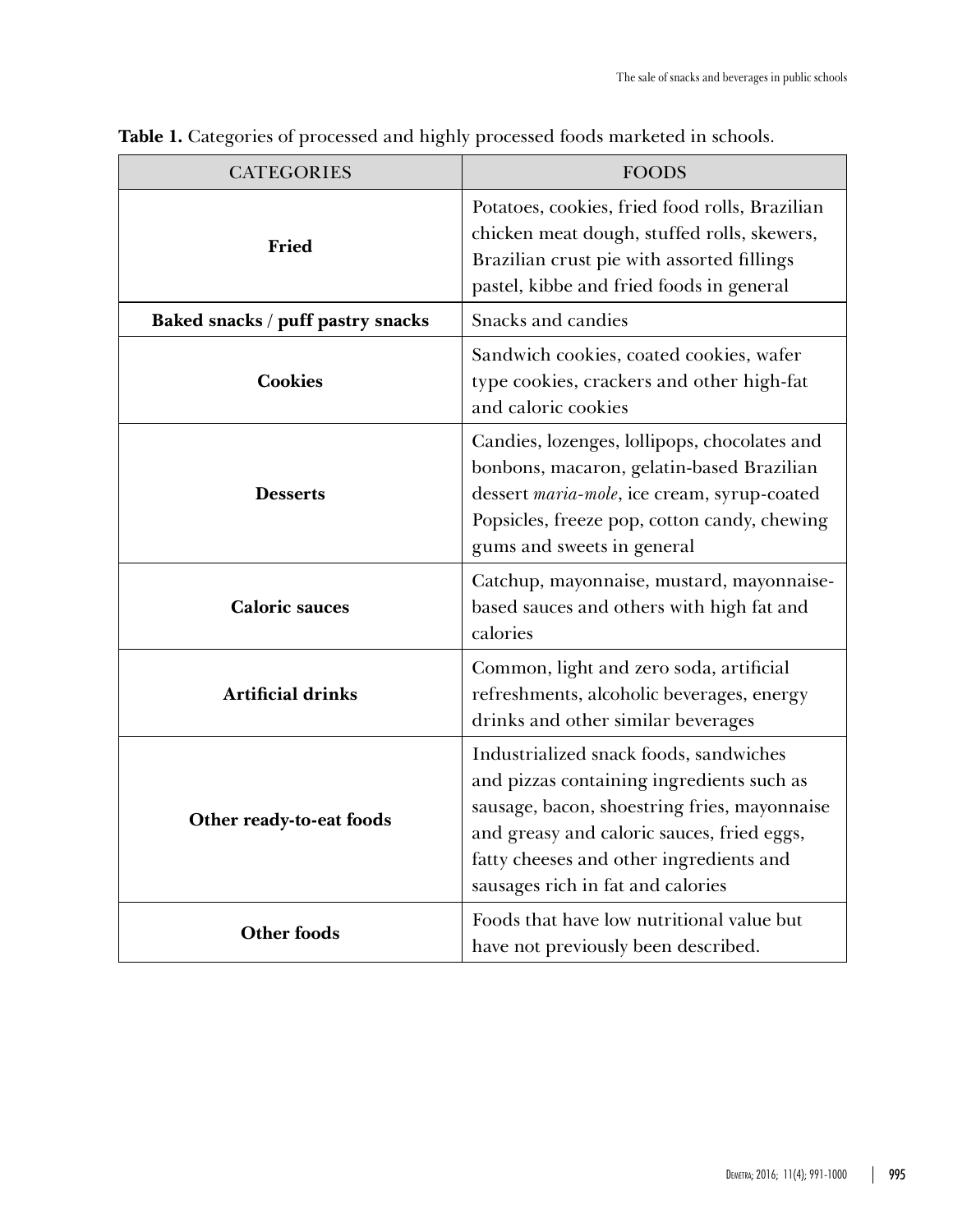#### **Results and Discussion**

Of the 78 schools marketing food products in canteens, in  $90.9\%$  (n = 70) of the management would be carried out by the school management itself. As for the commercialization of processed and highly processed foods prohibited by Law 18372/2009, there was a high frequency of availability for commercialization of these foods in canteens, including baked snacks, which were the most available ones (82.4%), followed by artificial beverages, soft drinks and artificial juices (54.8%). Cured foods such as sausages (42.7%) were present in preparations, besides other products such as bacon and shoestring fries. It was also verified that fatty sauces (34.2%) were also available for consumption in canteens.

Foods that had the lowest percentage of availability for marketing in canteens – although restricted by legislation – were fried foods (9.3%), sandwiches (10.7%), sweets (25.3%) and industrialized snack foods (17.3%) (Table 2).

|                               | Yes         |      | No. |      | Total |
|-------------------------------|-------------|------|-----|------|-------|
| Food                          | $\mathbf n$ | $\%$ | n   | $\%$ |       |
| Baked snacks                  | 61          | 82.4 | 13  | 17.6 | 74    |
| Artificial drinks             | 40          | 54.8 | 33  | 45.2 | 73    |
| Sausages                      | 32          | 42.7 | 43  | 57.3 | 75    |
| Other products*               | 26          | 34.2 | 50  | 65.8 | 76    |
| Candies                       | 19          | 25.3 | 56  | 74.7 | 75    |
| <b>Snacks</b>                 | 13          | 17.3 | 62  | 82.7 | 75    |
| Sandwiches                    | 8           | 10.7 | 67  | 89.3 | 75    |
| Industrialized snack<br>foods | 13          | 17.3 | 62  | 82.7 | 75    |
| Fried foods                   | 7           | 9.3  | 68  | 90.7 | 75    |

**Table 2**. Food and beverages marketed by school canteens of the state public school system of RMBH, 2012.

Note:\* Sale of other products: Food with ingredients such as bacon, shoestring fries and greasy sauces.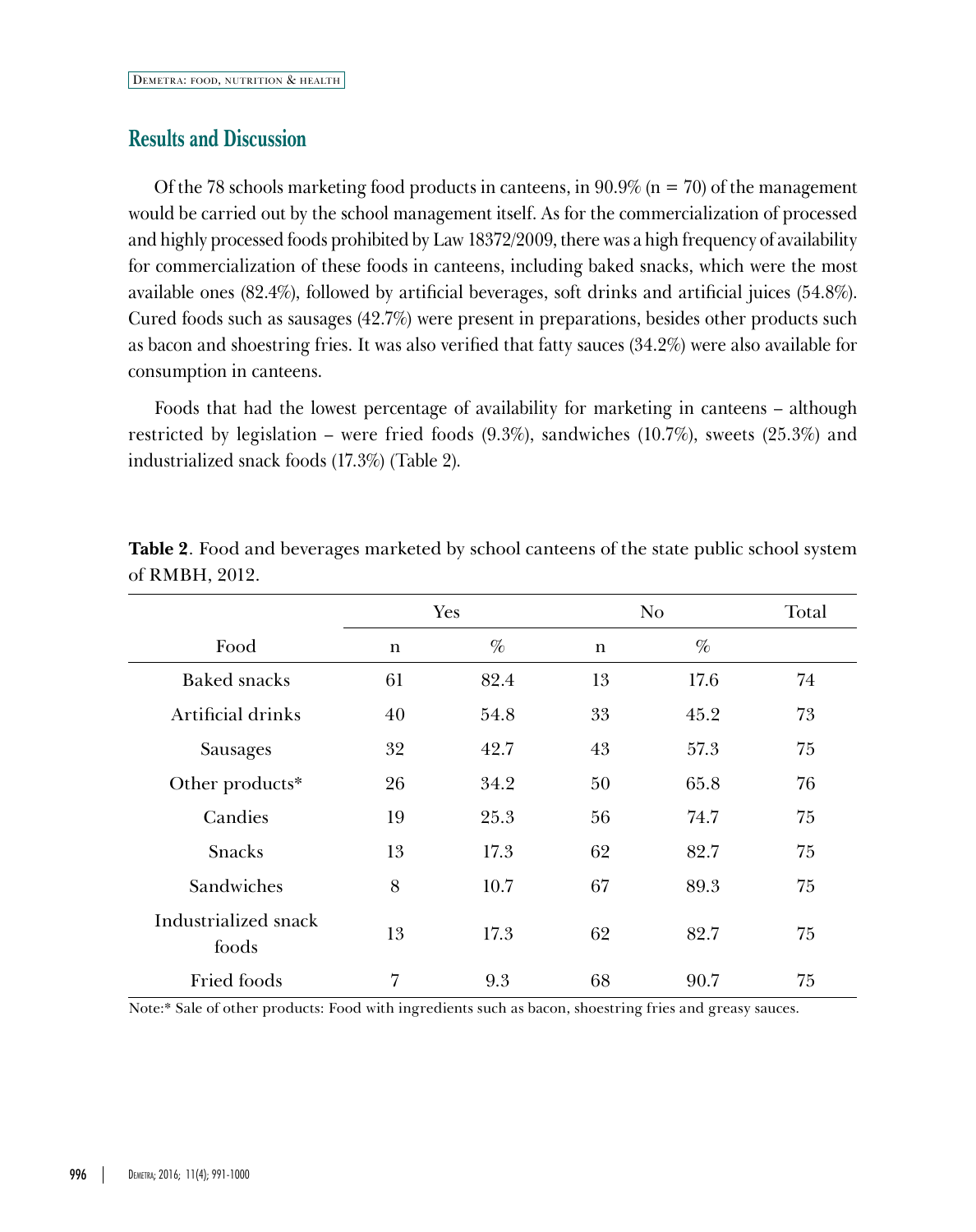Several studies indicate that a significant proportion of students in public schools consume food marketed by such snack bars. It is pointed out that the presence of two types of school food services, provision of school meals and food marketing by canteens, may generate difficulties for students to select in a more appropriate way the foods that should be part of their diets in the school period.<sup>6</sup>

It was possible to identify in this study the sale to schools of products prohibited by state legislation in force, such as: artificial beverages, cured sausages, bacon, shoestring fries and greasy sauces. It was found that baked snacks presented the highest percentage of sales (82.4%), constituting a modality of products released for marketing in canteens (with the exception of puff pastry). These products are increasingly used in school canteens, which can be a positive aspect due to the reduced availability of fried foods (available in only 9.3% of schools). However, it is valid to consider this result, since many snacks, even baked ones, may represent a health risk because they contain high levels of trans and saturated fat, as is the case of puff pastry – a type of pastry prohibited by the legislation. Nonetheless, one of the limitations of the present study was the non-detailing of the preparations ingredients.

With regard to artificial beverages, such as common, light and zero soft drinks and processed juices, it was found that this type of product had the second highest sales percentage (54.8%). It should be noted that both products (baked snacks and artificial beverages) were the ones that presented sale percentage higher than 50%. A study carried out by Gabriel et al.19 in public and private schools canteens in the Brazilian city of Florianópolis has also evaluated the foods and beverages marketed after the sanctioning of the municipal law regulating the operation of school canteens in the municipality. This law prohibits the marketing of alcoholic beverages, candies, lollipops and chewing gums, soft drinks and artificial juices, industrialized food snacks, fried snacks and industrialized popcorn. In the study, the high percentage of sales of baked snacks (98.2%) and artificial juices (60.7%) and the sale of sausages and other products based on bacon, shoestring fries and greasy sauces also had a high frequency, of 42.7% and 34.2%, respectively.

In view of the present study results, it is understood that Law 18372/2009 is not yet fully applied in the RMBH. It is noteworthy that in some schools processed and highly processed foods are accessible to students, which implies noncompliance with the law. In addition, the presence of these establishments in schools may directly interfere with the students' adherence to the Brazilian government *Programa Nacional de Alimentação Escolar* (National School Lunch Program, PNAE, in the Portuguese abbreviation).

It is important to consider that schools should be seen as some site for promoting adequate and healthy diets and an ideal place for FNE.19-21 The importance of FNE programs involving students, family members, managers and educators is emphasized so that they do not allow the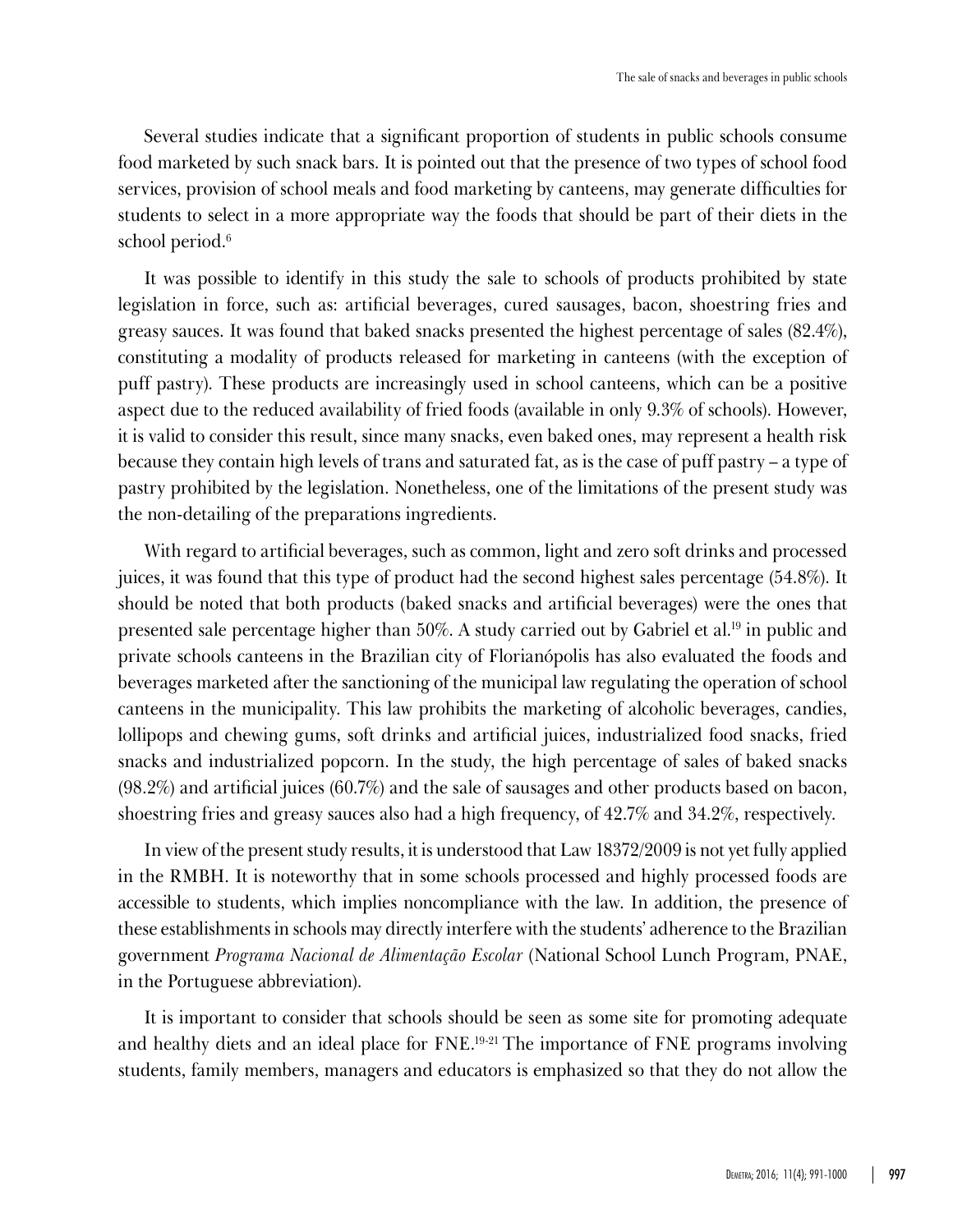marketing of these products prohibited by law and also for adherence to such healthy eating strategies in school environments.

According to the very Law 18372, inspection to verify compliance must be carried out by the state and municipality Health Surveillance services. In addition, the resolution regulating the application of this law also assigns the education units principals and advisors the responsibility to supervise its compliance. As for the Health Surveillance agencies, they have incorporated the law as a reference for the development of a protocol of actions of the area and in some municipalities the activity of inspection does take place. Violation of the law may represent, in the case of outsourced canteens, a breach of the contract for use of sites and services. In the case of noncompliance carried out by public servants, administrative penalties included in the Brazilian Statute of Public Servants are provided. Despite such legal instruments for measuring compliance with laws, the present study has not identified data revealing school numbers and results of their supervision.22,23

#### **Conclusion**

The creation of documents by state and municipal managers regulating the operation of school canteens can be considered an important step towards transforming schools into a facilitating environment for adequate food choices. However, it is necessary to constantly monitor compliance with legislation in all schools, considering that the current legislation assigns power of supervision not only to health surveillance services, but also to the teaching unit head. Absence of information about supervision activities leaves behind an important instrument of social control of Law 18372, resulting in ignorance of what is practiced in schools.

### **Acknowledgments**

We thank the support by Valéria Monteiro, from the Department of Education in the Brazilian state of Minas Gerais, and Rafael Claro, from the Department of Nutrition at Brazilian university *Universidade Federal de Minas Gerais*.

#### **References**

- 1. Hurrelmann K, Leppin A, Nordlohne E. Promoting health in schools: the German example. Health Promot Internation 1995; 10(2):121-131.
- 2. Peru. Ministerio de Salud. Dirección General de Promoción de La Salud. Programa de Promoción de la Salud en las Instituciones Educativas: escuelas saludables. Lima: Dirección General de Promoción de La Salud; 2005.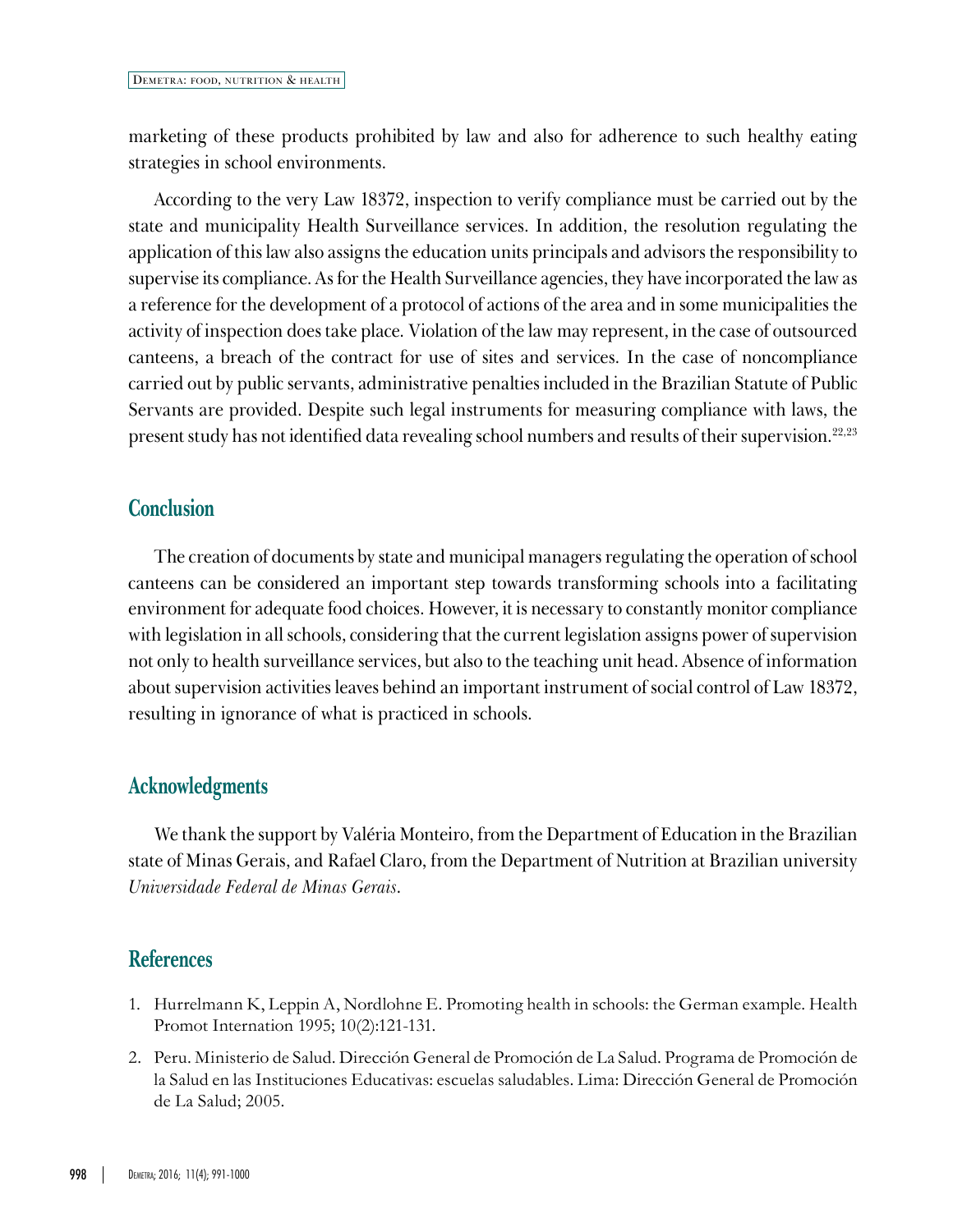- 3. St Leger L, Young IM. Creating the document 'promoting health in schools: from evidence to action'. Glob Health Promot 2009; 16(4):69-71.
- 4. Tanaka N, Miyoshi M. School lunch program for health promotion among children in Japan. Asia Pac J Clin Nutr. 2012; 21(1):155-158.
- 5. Pilant VB. Position of the American Dietetic Association: local support for nutrition integrity in schools. J Am Diet Assoc. 2006; 106(1):122-133.
- 6. Danelon MAS, Danelon MS, Silva MV. Serviços de alimentação destinados ao público escolar: análise da convivência do Programa de Alimentação Escolar e das cantinas. Segur Aliment Nutr. 2006; 13(1):85-94.
- 7. World Health Organization. Global health risks: mortality and burden of disease attributable to selected major risks. Geneva: WHO; 2009.
- 8. Li J, Hooker NH. Childhood obesity and schools: evidence from the national survey of children's health. J Sch Health 2010; 80(2):96-103.
- 9. Pelegrini A, Silva DAS, Petroski EL, Gaya AC. Sobrepeso e obesidade em escolares brasileiros de sete a nove anos: dados do projeto Esporte Brasil. Rev Paul Pediatr. 2010; 28(3):290-295.
- 10. Instituto Brasileiro de Geografia e Estatística. Pesquisa Nacional de Saúde do Escolar, 2012. Rio de Janeiro: IBGE; 2013. 256 p.
- 11. World Health Organization. Global strategy on diet, physical activity and health. Geneva: WHO; 2004.
- 12. James J, Thomas P, Cavan D, Kerr D. Preventing childhood obesity by reducing consumption of carbonated drinks: cluster randomised controlled trial. BMJ 2004; 328(7450):1237.
- 13. Fernandes PS, Bernardo CO, Campos RMMB, Vasconcelos FAG. Avaliação do efeito da educação nutricional na prevalência de sobrepeso/obesidade e no consumo alimentar de escolares do ensino fundamental. J Pediatr. 2009; 85(4):315-321.
- 14. Friedrich RR, Schuch I, Wagner MB. Efeito de intervenções sobre o índice de massa corporal em escolares. Rev Saúde Pública 2012; 46(3):551-560.
- 15. Brasil. Fundo Nacional de Desenvolvimento da Educação. Programa Nacional de Alimentação Escolar (PNAE) [Internet]. Brasília: MEC. [acesso em 03 maio 2015]. Disponível em: [http://www.](http://www.fnde.gov.br/programas/alimentacao-escolar/alimentacao-escolar-apresentacao) [fnde.gov.br/programas/alimentacao-escolar/alimentacao-escolar-apresentacao](http://www.fnde.gov.br/programas/alimentacao-escolar/alimentacao-escolar-apresentacao)
- 16. Lobstein T, Baur L, Uauy R. Obesity in children and young people: a crisis in public health. Obes Rev. 2004; 5(Suppl 1): 4-104.
- 17. Brasil. Ministério da Saúde. Secretaria de Atenção à Saúde, Departamento de Atenção Básica. Experiências estaduais e municipais de regulamentação da comercialização de alimentos em escolas no Brasil: identificação e sistematização do processo de construção e dispositivos legais adotados. Brasília: Ministério da Saúde; 2007.
- 18. Minas Gerais. Lei nº 18.372. Acrescenta dispositivos à lei nº 15.072, de 5 de abril de 2004, que dispõe sobre a promoção da educação alimentar e nutricional nas escolas públicas e privadas do sistema estadual de ensino. 2009 set 4. Diário do Executivo 05 set. 2009.